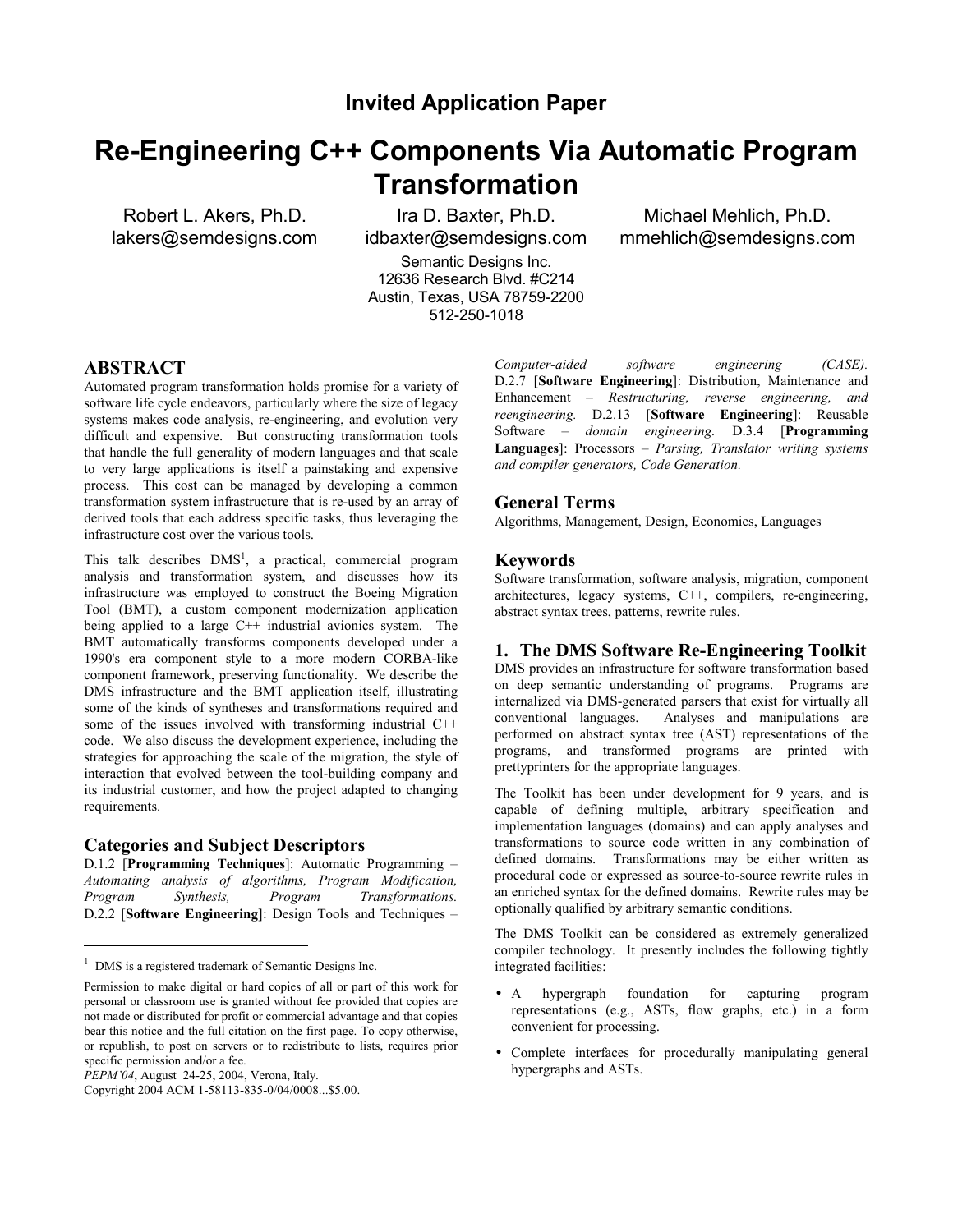

#### *Figure 1: DMS Architecture*

- A means for defining language syntax and deriving parsers and prettyprinters for arbitrary context free languages to convert domain instances (e.g. source code) to and from internal forms.
- Support for defining and updating arbitrary namespaces containing name/type/location information with arbitrary scoping rules, and support for name and type analysis.
- An attribute evaluation system for encoding arbitrary analyses over ASTs.
- An AST-to-AST rewriting engine that understands algebraic properties (e.g., associativity and commutativity).
- The ability to specify and apply source-to-source program transformations based on language syntax. Such transforms can operate within a language or across language boundaries.
- A procedural framework for connecting these pieces and adding arbitrary code.

The DMS architecture is illustrated above. Notice that the infrastructure supports multiple domain notations (source code languages), so that multiple languages can be handled or generated by a given tool.

We are presently implementing a general scheme for capturing arbitrary control flow graphs (including exceptions, continuations, parallelism and asynchrony) and carrying out data flow analyses across such graphs. Our goal is to build scalable infrastructure. One aspect is support for computational scale, which is addressed by implementing DMS in a parallel programming language, PARLANSE [1], enabling DMS to run on commodity x86 symmetric-multiprocessing workstations.

C++ is among the many domains implemented within DMS, and the system contains complete preprocessors, parsers, name and type resolvers, and prettyprinters for both the ANSI and Visual  $C++ 6.0$  dialects. Unlike a compiler preprocessor, the DMS  $C++$ preprocessor preserves both the original form and expanded manifestation of the directives within the AST so that programs can be manipulated, transformed, and printed with their preprocessor directives preserved, even in the presence of preprocessor conditionals.

DMS as presently constituted has been used for a variety of large scale commercial activities, including cross-platform migrations, domain-specific code generation, and construction of a variety of conventional software engineering tools implementing tasks such as dead and clone code elimination, test code coverage, execution profiling, source code browsing, and static metrics analysis.

A more complete discussion of DMS is presented in [2]. DMSbased tools are described on the Semantic Designs web page [3].

## **2. THE BOEING MIGRATION TOOL**

Boeing's Bold Stroke avionics component software architecture is based on the best practices of the mid 1990's [4]. Component technology has since matured, and the CORBA component model has emerged as a standard. The U.S. Government's DARPA-PCES program and OMG are sponsoring development of a CORBA-inspired standard real time embedded system component model [5], which offers standardization, superior encapsulation and interfaces for ongoing development of distributed, real time, embedded systems such as Bold Stroke. This standardization also provides a base for tools for design and analysis of such systems. Boeing wishes to upgrade its software to a more modern architecture, a proprietary CCMRT variant known as PRiSm. The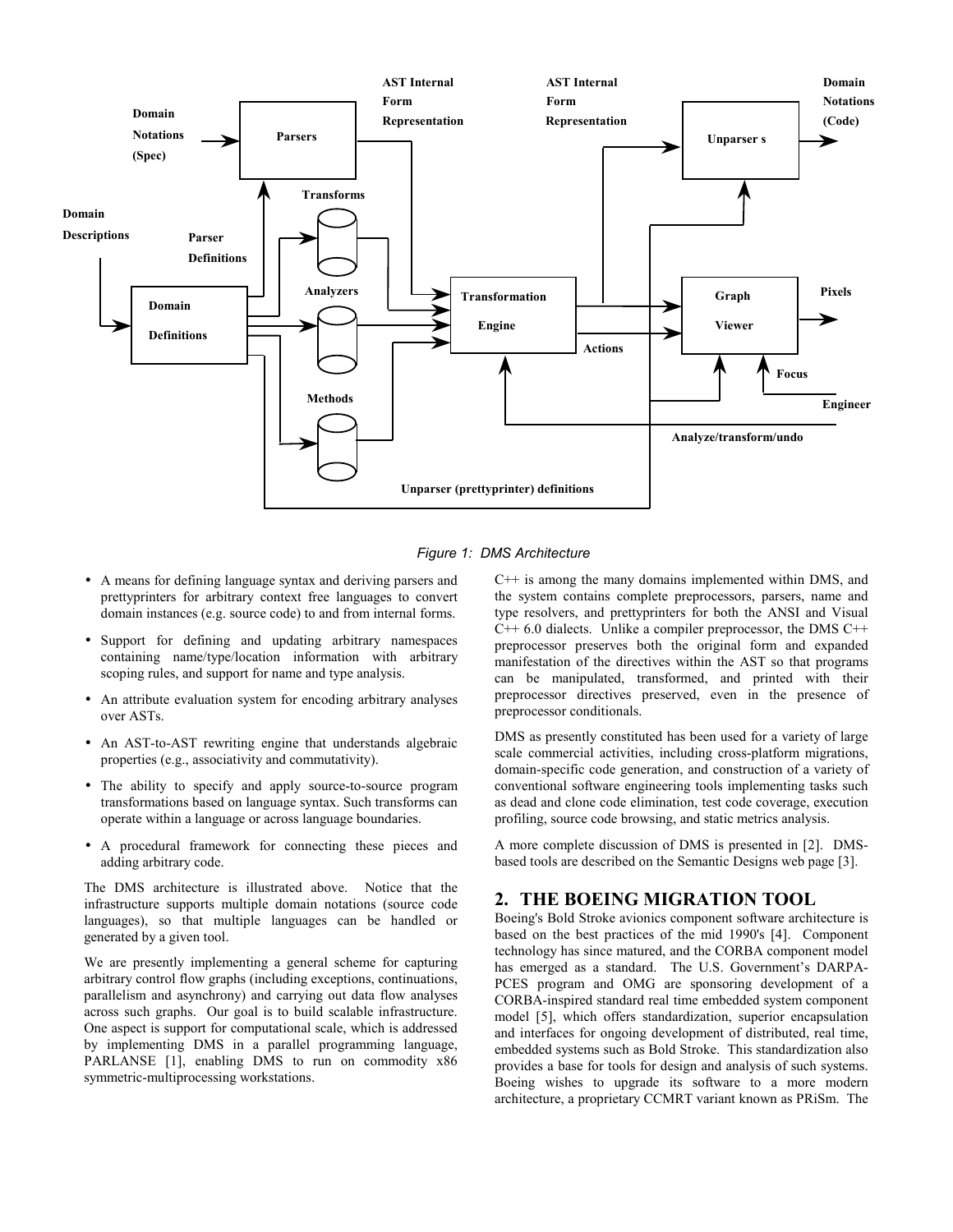task of converting components is straightforward and now well understood, but a great deal of detail must be managed with rigorous regularity and completeness. Since Bold Stroke is implemented in C++, the complexity of the language and its preprocessor requires careful attention to semantic detail. With thousands of legacy components now fielded, the sheer size of the migration task is an extraordinary barrier to success. With the use of C++ libraries, approximately 150,000 lines of C++ source contributes to a typical component, and a sound understanding of the component's name space requires comprehension of all this code.

To deal with the scale, semantic sensitivity, and regularity issues, DARPA, Boeing, and Semantic Designs (SD) decided on an automated approach to component migration using a DMS-based tool. DMS, with its C++ front end complete with name and type resolution, its unique  $C^{++}$  preprocessor, which allows both the expansion (for understanding) and the preservation (for source code re-creation) of preprocessor directives, its transformation capability, and its scalability, was uniquely qualified as a substrate for constructing a migration tool. Automating the migration process assures regularity of the transformation across all components and allows the examination of transformation correctness to focus primarily on the general transforms rather than on particular examples that may be idiosyncratic.

The legacy component structure was essentially flat, with all the methods contributing to a component collected in a very few classes (often just one), each defined with .h and .cpp files. One principal piece of the migration involves factoring a component into facets, which would form distinct classes reflecting different areas of concern. Some facets encapsulate various functional aspects and are specific to each component. Others capture protocols for inter-component communication; while these protocols are common in style among all components, code specifics vary with the components' functional interfaces.

Factoring a component into functional facets requires human understanding. Essentially, the legacy interface methods must be sorted into bins corresponding to the facets, and indicative names given to the new facet classes. To provide a clean specification facility for the Boeing engineers using the BMT, we developed a simple facet specification language. For each component, an engineer names the facets and uniquely identifies which methods (via simple name, qualified name, or signature if necessary) comprise its interface. The bulk of the migration engineer's task is the formulation of facet specifications for all the components to be migrated.

The BMT translates components one at a time. Input consists of the source code, the facet specification for the component being translated, and the facet specifications of all components with which it communicates, plus a few bookkeeping directives. Conversion-related input is succinct.

The facet language itself is defined as a DMS domain, allowing DMS to automatically generate a parser from its grammar. (The BMT therefore is a multi-domain application, employing both Visual C++ and the facet language.) A DMS-based attribute evaluator over the facet domain traverses the facet specifications' ASTs and assembles a database of facts for use during component transformation.

After processing the facet specifications, the BMT parses and does full name and type resolution on the C++ source code base,

including files included by any of the components in play. The name resolver constructs a symbol table for the entire base, allowing lookup of identifiers and methods with respect to any lexical scope within the source code base. Only by internalizing the entire problem in this manner can symbol lookups and the transformations depending on them be guaranteed sound. This is one key point that defeats scripting languages as C++ transformers. Three particular transformations typify what the BMT does to perform the component migration:

- New classes for facets and their interfaces are generated based on the facet specifications. One incarnation of the BMT generates a base class for each facet that is essentially a standard form. A "wrapper" class is also generated, inheriting from the facet, and containing one method for each method in the functional facet's interface. The wrapper methods simply relay calls to the appropriate method in the component's core classes. Constructing the wrapper methods involves replicating each method's header and utilizing its arguments in the relayed call. Appropriate #include directives must be generated for access to entities incorporated for these purposes, as well as for standard component infrastructure. A nest of constructor patterns expressed in the DMS pattern language are used to pull the pieces together into a class definition. After constructing the facets and wrappers, the BMT must then transform all the legacy code calls to any of the facets' methods, redirecting original method calls to the core class to instead call the appropriate wrapper method via newly declared pointers. This is done using source-to-source transforms with conditionals to focus their applicability.
- Newly generated "receptacle" classes provide an image of the outgoing interface of a component to the other components whose methods it calls. Since a particular component's connectivity to other components is not known at compile time, the receptacles provide a wiring harness through which dynamic configuration code can connect instances into a flight configuration. Constructing the receptacles involves searching all of a component's classes for outgoing calls and generating code to serve each connection accordingly.
- Event sinks are classes that represent an entry point through which an event service can deliver its product. Since the code for event processing already exists in the legacy classes (though its location is not specified to the BMT), synthesizing event sinks involves having the BMT identify idiomatic legacy code by matching against DMS patterns for those idioms. Code thus identified is moved into the new event sink class, which is synthesized with a framework of constructor patterns. Definitions and #include directives supporting the moved code must also be constructed in the event sink class.

## **3. EXPERIENCE**

The project is still in progress, but we can make a number of observations.

The customer, Boeing, has extensive expertise in avionics and component engineering, but only a nascent appreciation of transformation technology. The tool builder, Semantic Designs, understands transformation and the mechanized semantics of C++, but had only cursory prior understanding of CORBA component technology and avionics. Furthermore, customer and tool builder are geographically separated.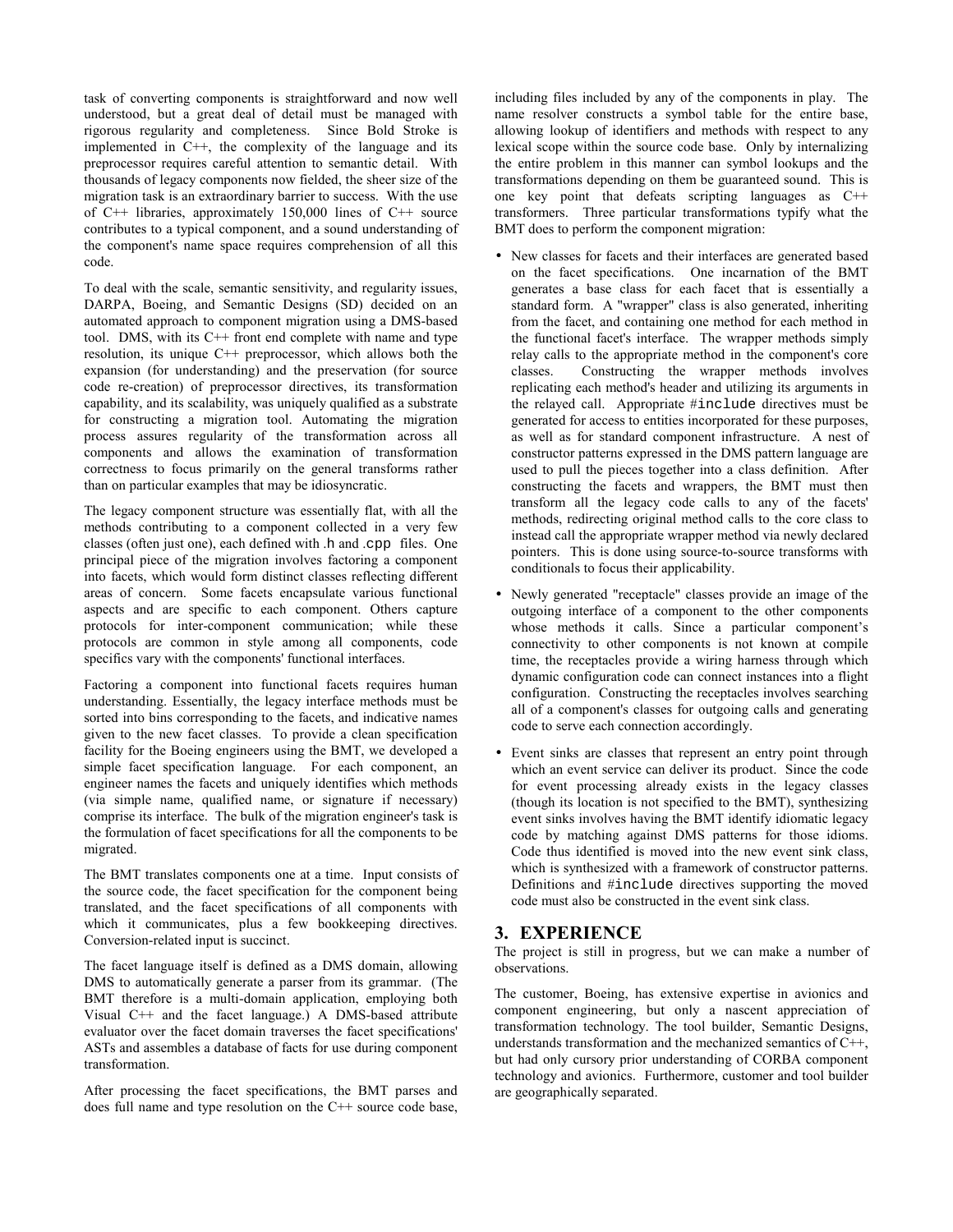As it turns out, this all had its benefits, leading to a clean factoring of roles that forced clarity at the operational boundaries. Once a basic understanding of the component structure was communicated, Boeing chose a particular component to use as a foil for advancing the work. They performed a hand conversion which served to force details into consideration and helped them solidify the target via experimentation, while giving SD a concrete image of the target and a benchmark for progress. Being unburdened by application knowledge, SD was able to ask questions that focused purely on translation issues, removing from the conversion endeavor the temptation to make applicationrelated adjustments that could add instability.

With the task cleanly factored, a mode of electronic communication evolved that reduced the need for travel and staff commitments to meetings. The hand-translated component was used for periodic benchmarking and evaluation, and its elaboration served to communicate requirements changes. SD periodically shipped the results of the auto-conversion and versions of the tool itself to Boeing for evaluation, and Boeing made suggestions with respect to the benchmark results. This spared Boeing engineers the difficulty of evaluating transforms abstractly. While they developed an appreciation for the capabilities and limits of the technology, they did not need to spend time learning to converse in terms of the transformation rules themselves.

SD had to do its development without access to Boeing's sensitive proprietary code base. Boeing partly finessed this potential problem by using a non-sensitive trial component. But lack of access to the full source code base forced the tool builders to prepare for worst case scenarios of what C++ features may be encountered by the BMT. This had the desirable effect of forcing development of our C++ preprocessing infrastructure to handle the cross product of preprocessing conditionals, templates, and macros. These improvements both harden the tool against unanticipated stress and strengthen the DMS infrastructure for future projects.

Various factors forced major changes of direction during the project. Initially, the target component model was essentially a pure CORBA structure, since the details of the real-time avionics variant had not thoroughly communicated to SD. A partial prototype translation was implemented on this basis. Then came a midstream decision to move first to a wrapper approach, which would have resulted in throwing away a lot of hand-translated code, had that been the mode of operation. The impact on the BMT approach was quite limited, though, since the change required only adjustments to the generative patterns and some organizational code, not to the tool structure as a whole. Likewise, a switch back to the fully defined PRiSm component model is anticipated at a date which would have come too late in a hand translation effort, but which the automatic conversion can accommodate. Re-tooling the BMT will require less effort, and once this is done, all components can be re-translated as easily as one.

Essentially, the role of SD in this effort was to develop a custom migration tool on top of our DMS infrastructure, while Boeing's task was to provide requirements and become the end user of the tool. There is no reason in principle that Boeing could not have been the tool developer. We encourage our users to consider taking our infrastructure and classes we offer, and learning to build tools themselves. The experience gained in building one tool leverages quickly into the ability to create new tools when the need arises, with the long-term effect being the incorporation of transformational methods into the users' software development culture. For an organization that requires only a single DMSbased application, the cost of training and learning by hard experience are not justified. SD's experienced engineers can deliver a first product more quickly. But DMS is designed to be distributed as a product, and we encourage organizations whose applications are so strictly proprietary that outsourced tool development is inappropriate and organizations which can envision the long-term benefits of adopting the DMS custom tool development methodology to take the toolkit and train to become DMS engineers. Academic research environments also seem particular open to this endeavor, as they can leverage the DMS infrastructure to allow researchers to focus directly on their problems of interest rather than building and maintaining a toolbuilding environment or hacking tools together from inadequate pieces.

A few over-arching observations apply to this and other mass transformation projects:

- *Mass migrations are best not mingled with changes in business logic, optimization, or other software enhancements*. Entangling tasks muddies requirements, induces extra interaction between tool builders and application specialists, and makes evaluation difficult, at the expense of time and money. Related tasks may be considered independently, applying new transformation tools if appropriate.
- *Automating a transformation task helps deal with changing requirements*. Modifying a few rewrite rules, constructive patterns, and organizational code is far easier and results in a more consistent product than revising a mass of handtranslated code. Changes implemented in the tool may manifest in all previously migrated code by simply re-running the modified tool on the original sources. This allows blending the requirements definition timeframe into the implementation timeframe, which can significantly shorten the whole project.
- *Cleanly factoring a migration task between tool builders and application specialists allows proprietary information to remain within the customer's organization while forcing tool builders toward optimal generality.* Lack of access to *builders toward optimal generality.* proprietary sources, or in general lack of full visibility into a customer's project induces transformation engineers to anticipate problems and confront them in advance by building robust tools. Surprises therefore tend to be less overwhelming.
- *Automated transformation allows the code base to evolve independently during the migration tool development effort*. To get a final product, the tool may be re-run on the most recent source code base at the end of development. There is no need for parallel maintenance of both the fielded system and the system being migrated.
- *Using a mature infrastructure makes the construction of transformation-based tools not just economically viable, but advantageous*. Not doing this is infeasible. Language front ends and analyzers, transformation engines, and other components are all very significant pieces of software. The BMT contains approximately 1.5 million lines of source code, but most is infrastructure. Only 11K lines of code are BMTspecific. Furthermore, off-the-shelf components are inadequate to the task. For example, lex and yacc do not